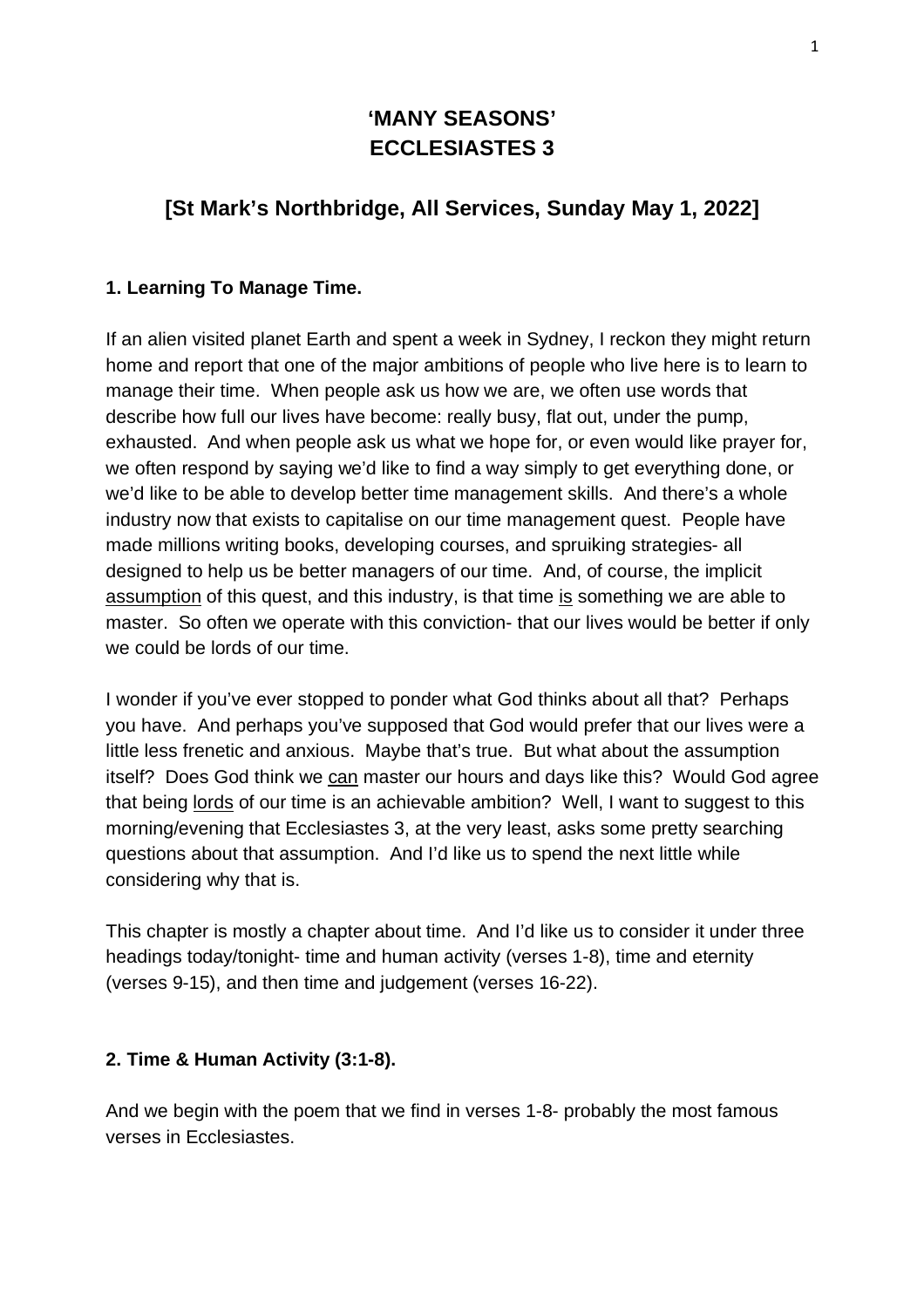'There is a time for everything, and a season for every activity under the heavens.' He's not saying, of course, that everything is "right"- that there are no wrong or unholy activities. It's significant, I think, that none of the things he lists in these verses are inherently sinful things. And, as we'll see later in the chapter, the Teacher believes there are such things as just and unjust actions, righteousness and wickedness. But what he is saying here is that there are seasons in life- seasons of making and developing and nurturing things; as well as seasons of unmaking, and unravelling, and ending. The Teacher says that there are appropriate times for many things, even things that might seem, on paper, to be opposed to each other.

He wants us to know that it's too simplistic to talk about human existence simply in terms of life, when human existence also includes death. It's too simplistic to talk only about laughter when there are also tears. And he also wants us to know that we can't reduce God using just one side of a stark duality as if he's for life, and peace, and joy, and as if death, and conflict, and sadness come from someone else, or exists under someone else's sovereignty. The sovereignty of God over time is the assumption that undergirds this whole chapter. There is a time for everything and a season for every activity in God's world, under God's hand. God is the Lord of death as well as birth. He rules when his people weep as well as when they smile. His reign extends over hatred as well as love. He is King in the midst of war as well as in the midst of peace.

Most of the opposites he lists here make some sort of sense to us. We know that life begins with birth but ends in death. We know that the natural world thrives because things are planted in one season and uprooted in the next. It might feel like a difficult issue for us with our modern sensibilities, but we also know that the Bible is not categorically opposed to all killing, and all war, but that alongside God's insistence on the sanctity of life, there are also, in God's good purposes, times for violent justice.

The one in verse 5 about scattering and gathering stones is foreign to us I suspect. But it probably refers to the ancient practice of covering a field with stones to stop it producing crops, and conversely clearing a field of stones so that a crop can be planted and harvested1.

The rest, I think, are not foreign to us at all. We know there are times when a hug is needed and times when it would be inappropriate to touch someone. We know there are times when it's good to laugh and right to cry. We know too, although we're not always very good at it, that there are times to speak and times to keep our mouths shut. We understand these things with our minds, and we know these things in our experience.

 $1$  See 2 Kings 3:19 + 25; Isaiah 5:2, 62:10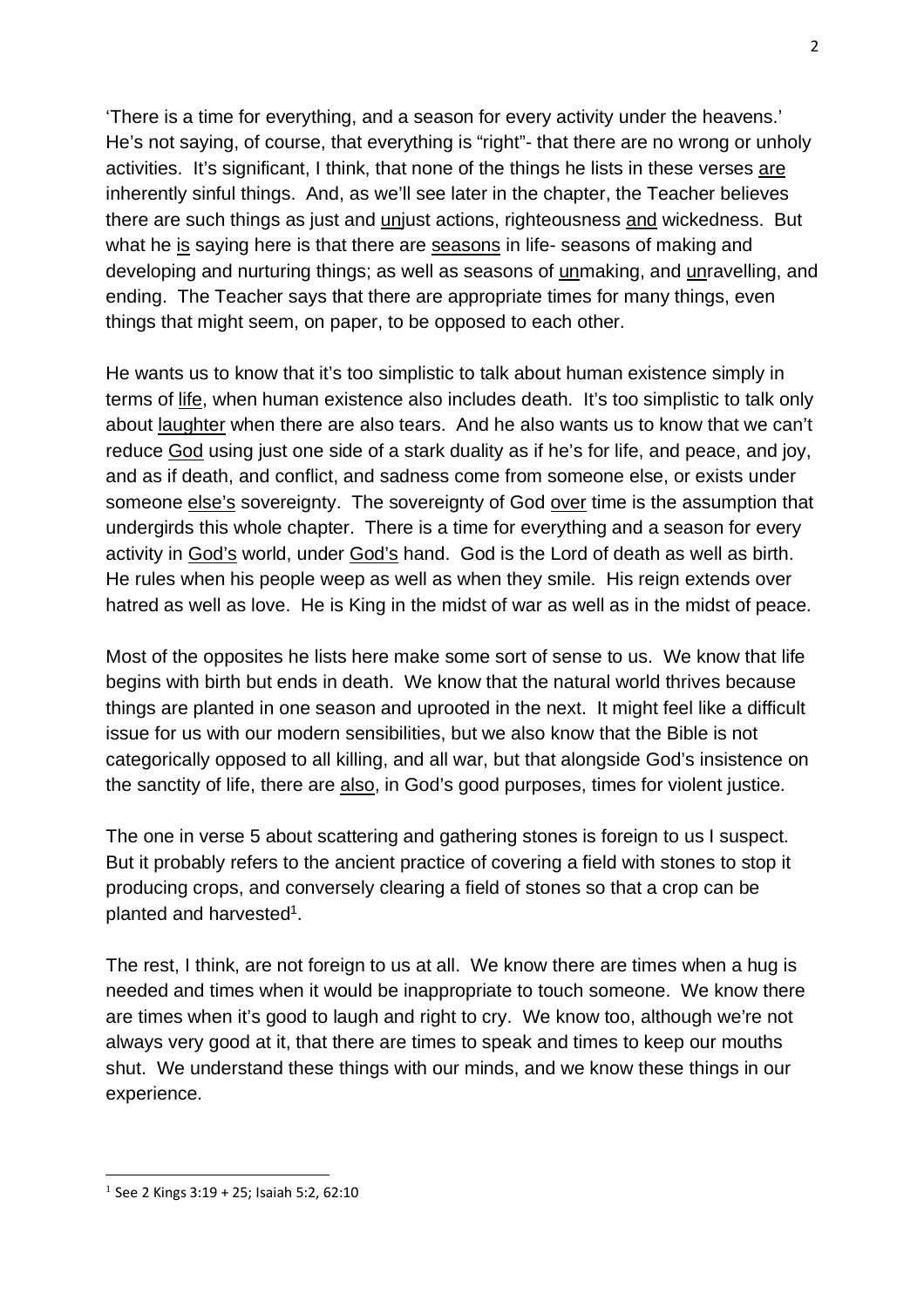And the perspective of these verses is a perspective we find throughout the Bible. The Bible acknowledges from beginning to end that there are different times for different things. The Bible affirms that human existence is a tapestry of different activities and moments. Each day and each year are different to the one before. Life under the heavens is definitely not boring.

### **3. Time & Eternity (3:9-15).**

But secondly, time and eternity. And in verses 9-15 the Teacher returns to the themes of chapters 1 and 2. Verse 9.

### [Read 3:9-10]

In the midst of different times and seasons, the meaninglessness of life remains. And this is a burden people must carry.

But then we get verse 11, and this is quite an amazing verse.

[Read 3:11]

In the first place, he's saying that God has made everything 'beautiful' in its time. Again, it's an observation about timeliness rather than a moral judgement. And I think his point here is simply to reiterate and affirm the perspective he gave us in verses 1- 8. Everything has its proper place in God's world. At the right time, many, many things can be beautiful2. He's saying again that whilst birth is beautiful, at the right time death can be too. Whilst laughter is beautiful, there is also such a thing as a beautiful tear. And whilst love is beautiful in **obvious** ways, there is a beauty in righteous hatred in its proper time too.

But notice what else the Teacher says in verse 11: 'He has also set eternity in the human heart'. Not only are there appropriate times for a rich variety of things in human existence, but there is also a sense, deep in every heart, that life- real life- is bigger than the times we inhabit on the earth. That sense of eternity, of life beyond our time if I can put it like that- that sense may be being suppressed or ignored or rebelled against, but in the hearts of all men and women it's there. And that too is a vital thing to grasp. Because if our hearts are made for life beyond our time as well as for life inside our time, then that will have all sorts of implications for how we view and understand and use our time now. And again, the Teacher will flesh this out more as the chapter continues.

 $2$  Perhaps 'appropriate' is a helpful translation? See the Holman translation for example. But according to Michael Eaton, this is a word generally applied to beauty in appearance (eg. Genesis 12:11)- *Ecclesiastes* (Tyndale)- p.81, so the NIV translation is to be preferred.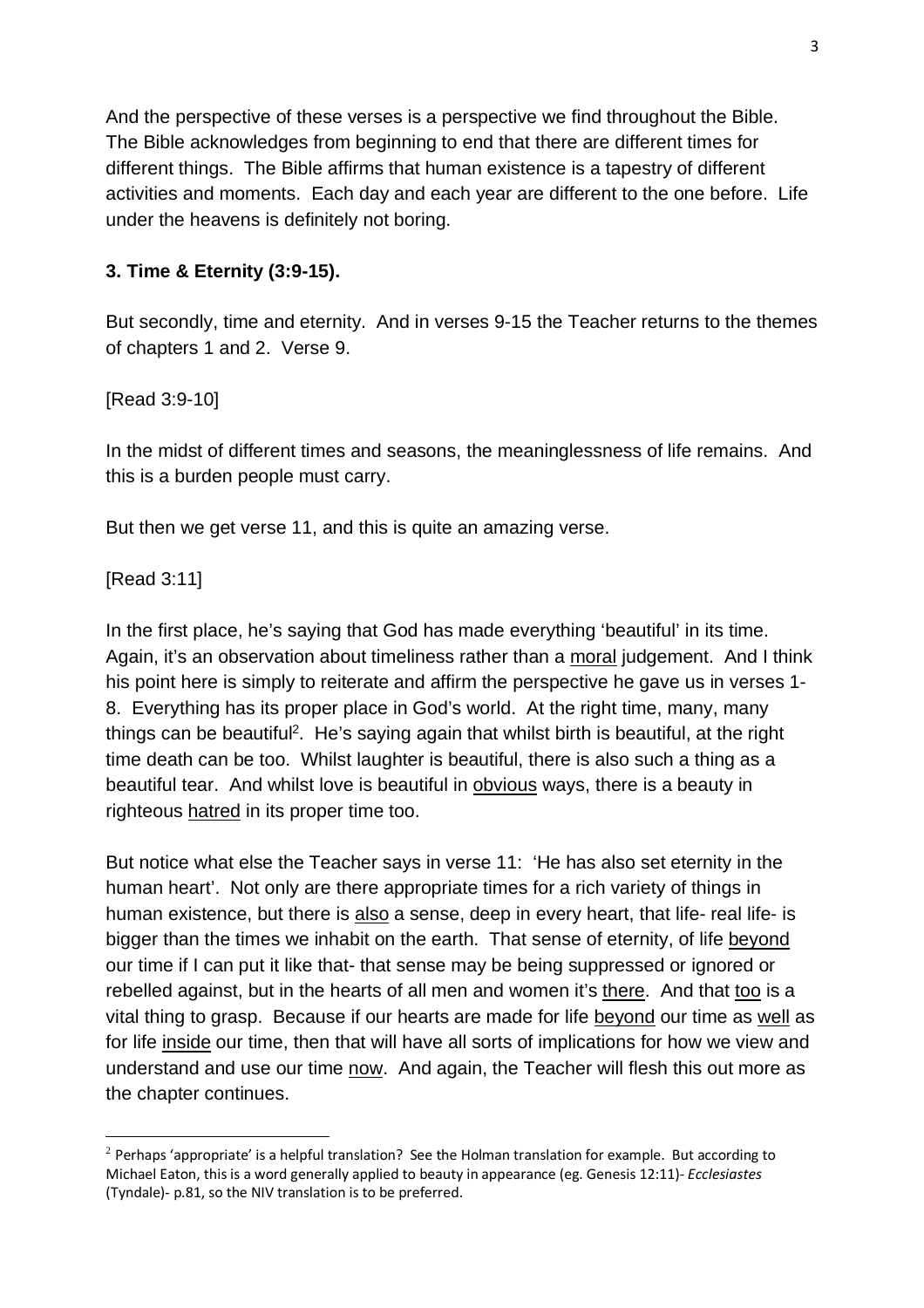But, for now, he wants us to grasp that this complex combination of time and eternity in the hearts of men creates a kind of confusion. He says that we cannot 'fathom what God has done from beginning to end.' Knowing that there is a time for everything, and knowing that there is also eternity, only serve to remind us that God is beyond us, and his understanding is beyond ours. The relationship of beauty in time, and eternity in hearts, is, in a very real sense, unfathomable to us. There is much that he, and we, do not know.

But, says the Teacher, there are some things I do know. He goes on in verse 12-13.

[Read 3:12-13]

Firstly he knows that if everything is beautiful in its time then happiness, and doing good, and eating and drinking, and satisfying work- these are all expressions of God's kindness. They may not be the source of ultimate meaning, but they are nevertheless his gifts to be enjoyed.

But secondly, he also knows what he says in verses 14-15.

[Read 3:14-15]

Eternity means that the work of God outlasts time as we know it. And it's not at the mercy of human interruption or change. And the work of God in the world is done so that we might learn what God is like and come to honour him. It's an incredible thought, isn't it, that while he is at work all through the world, God's purpose is full of grace. He wants to be known by us. He works in the world so that we can know him.

And then verse 15<sup>3</sup> leads in to the theme of the final section of the chapter- time and judgement.

## **4. Time & Judgement (3:16-22).**

And here the Teacher adds to his reflection on time the all-important moral dimension. Whilst he's said that there is a time for everything and that everything is beautiful in its time, he's also prepared to say that some things that take place in the world are unmistakeably wicked. And this too resonates with our experience of human existence. Verse 16.

[Read 3:16]

 $3$  Note that verse 15c is notoriously difficult to translate. The Holman has 'God repeats': the ESV 'God seeks what has been driven away.' There seems to be very little consensus on what the original Hebrew means.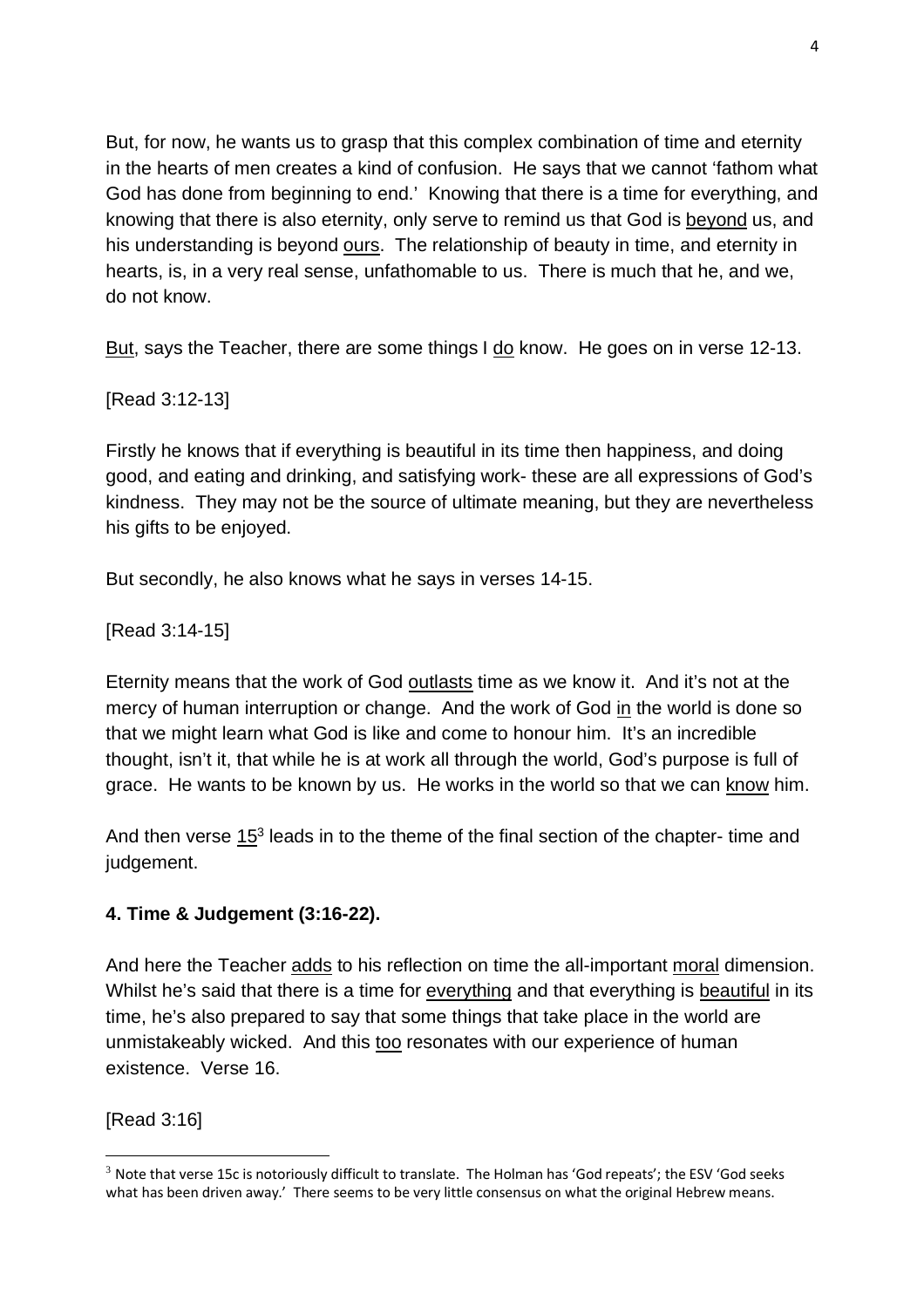And as he reflects on this, it leads him to reflect on God's judgement- his perfect justice. Verse 17.

### [Read 3:17]

Here he uses the language of time in a new way. Because in verse 17 he's talking about there being a time when every activity will be weighed, when it will be assessed by God. And every deed that has made up the colourful tapestry of human existence will receive its proper judgement.

This, of course, is essential for every person to understand if they're going to be wisebecause we don't exist in time, or act in time, without accountability. Our times now must be lived in the light of that time then- at least they must if we're to live wisely. Many, sadly, do not live that way. Many live as if this time now is all the time there is. They live as if there's no accountability for how their time is spent, for how they act, and for what they do. But that is a tragic foolishness. And since you and I see that foolishness in the world all around us, all the time, it ought to trouble our hearts each and every day. Because there will be a time for every activity, a time for every deed to be judged. There will be a time of accounting.

And in verses 18-21, the Teacher connects the time of judgement with the day of death. And he points out that in respect to death, all God's creatures are the same. At one point we're all breathing, but there will come a time for every creature- humans, goldfish, and giraffes- when our breath will stop. We will return to the dust. Time on this earth does not go on indefinitely. For every one of us, it ends. And this too is part of the burden of meaninglessness that God has laid upon us. Which is why the chapter also ends like it does- verse 22.

### [Read 3:22]

Here he reiterates what we read in verses 12-13. It is good to enjoy our work and to savour the times we have- because they won't last, and after this life, something new will happen to us- something we can't vet see. There is time now and time to come. And we need to live as best we can in the intersection of those two realities. That's what this chapter is all about.

### **5. Learning To Live In God's Times.**

It's about learning to live in God's times- the times he's given now, and the time to come. And I hope what is obvious to you is that these are God's times more than they're ours. He is the Lord of these times. And that realisation renders our constant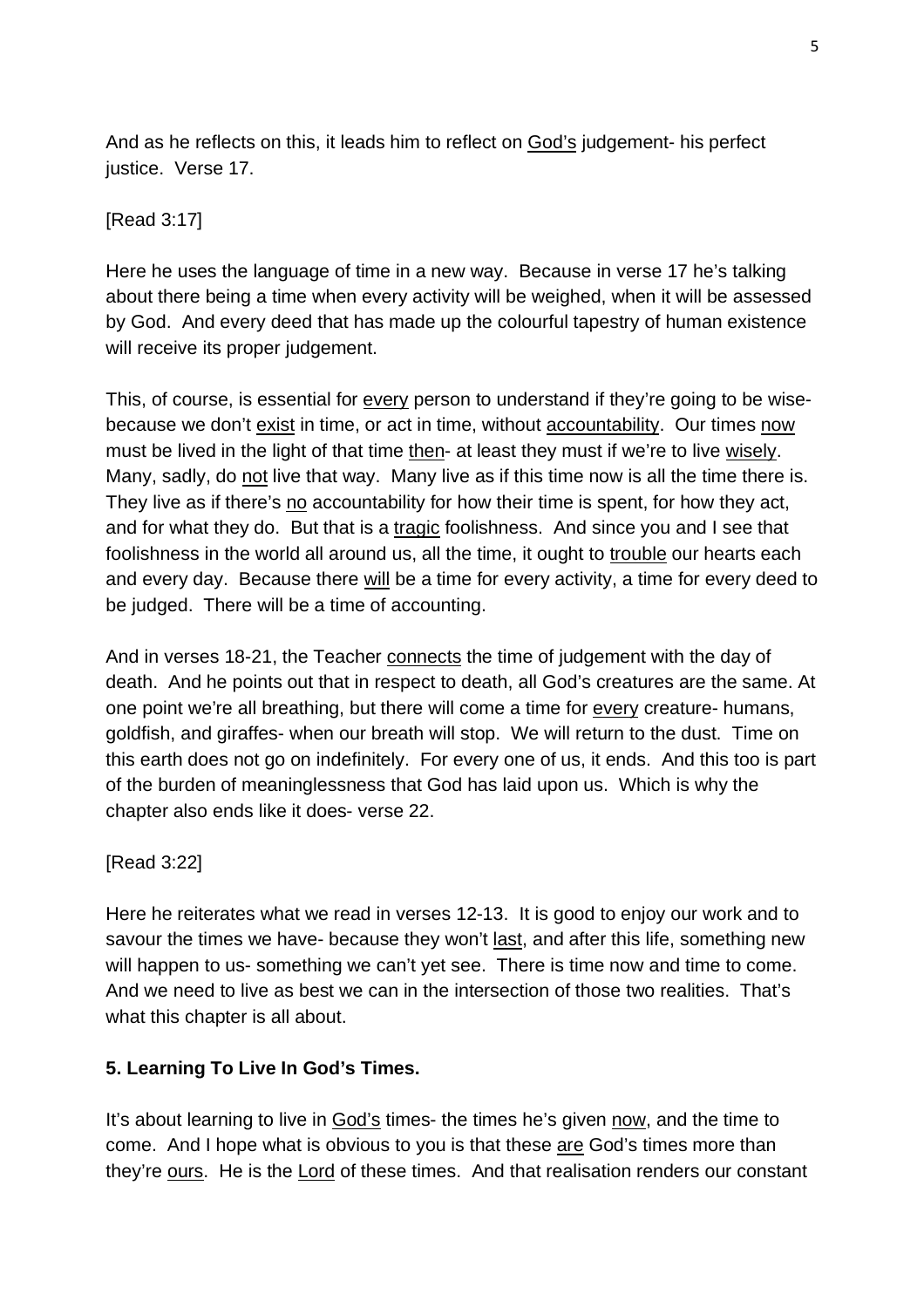striving to master our time a little silly, I would have thought. Time is not something we can ever really gain mastery of! Of course, it is possible for us to use our time wisely or foolishly. It is possible for us to spend what God has given productively or frivolously. So there is wisdom in our desire to manage time well. But we must remember our limitations. And we mustn't kid ourselves that we can become the lord of our time. Someone else is already in that role! Our task is to learn to live in harmony with the time God has given us. And according to these verses, that task has three key components. So let me summarise for you now as we conclude.

#### **- knowing what time it is (and seeing its beauty)**

Firstly, living in God's times means knowing what time it is and seeing its beauty. This chapter reminds us that simply running with our own agenda will often mean we end up out of step with the times we find ourselves in. Instead, we need to be aware of what's going on in the world around us, sensitive to what's going on in the lives of the people around us. You don't want to uproot while someone else is planting. And you don't want to laugh when someone else is grieving. You don't want to be helping someone search for what they've lost and give up too quickly. You don't want to speak when someone else needs you to be silent. There is a time for everything, and our responsibility is to live harmoniously with each moment we're in- seeing the beauty of what each moment calls for. And that's why we could also add to the list we've been given in verses 1-8.

There's a time to work late and a time to come home and be with your family. There's a time to clean the house and a time to sit on the couch and watch Netflix. There's a time to tell someone you've been hurt and to seek their repentance, and there's a time to silently bear with your frustration and disappointment. There's a time to discipline a child sternly and a time to laugh at their cheeky behaviour. There's a time to get married and a time to separate from a spouse. There's a time to keep working and a time to retire. There's a time to quietly pray for a needy friend and a time to make a phonecall to see how they are. There's a time to try and work through your own issues by yourself and there's a time to go and see a counsellor. There's a time to do some more thinking and a time to bite the bullet and make a decision. There's a time to vote for the political party you've always voted for, and a time to vote for someone new. There's a time to endure a complex and stressful friendship, and there's a time to bring such a friendship to an end.

I could go on. But you get the idea. In God's world, there are many different seasons and moments- all of them beautiful in their own way. And minute by minute we need to see what this beautiful moment is we're in right now, and to embrace it. That's the first thing.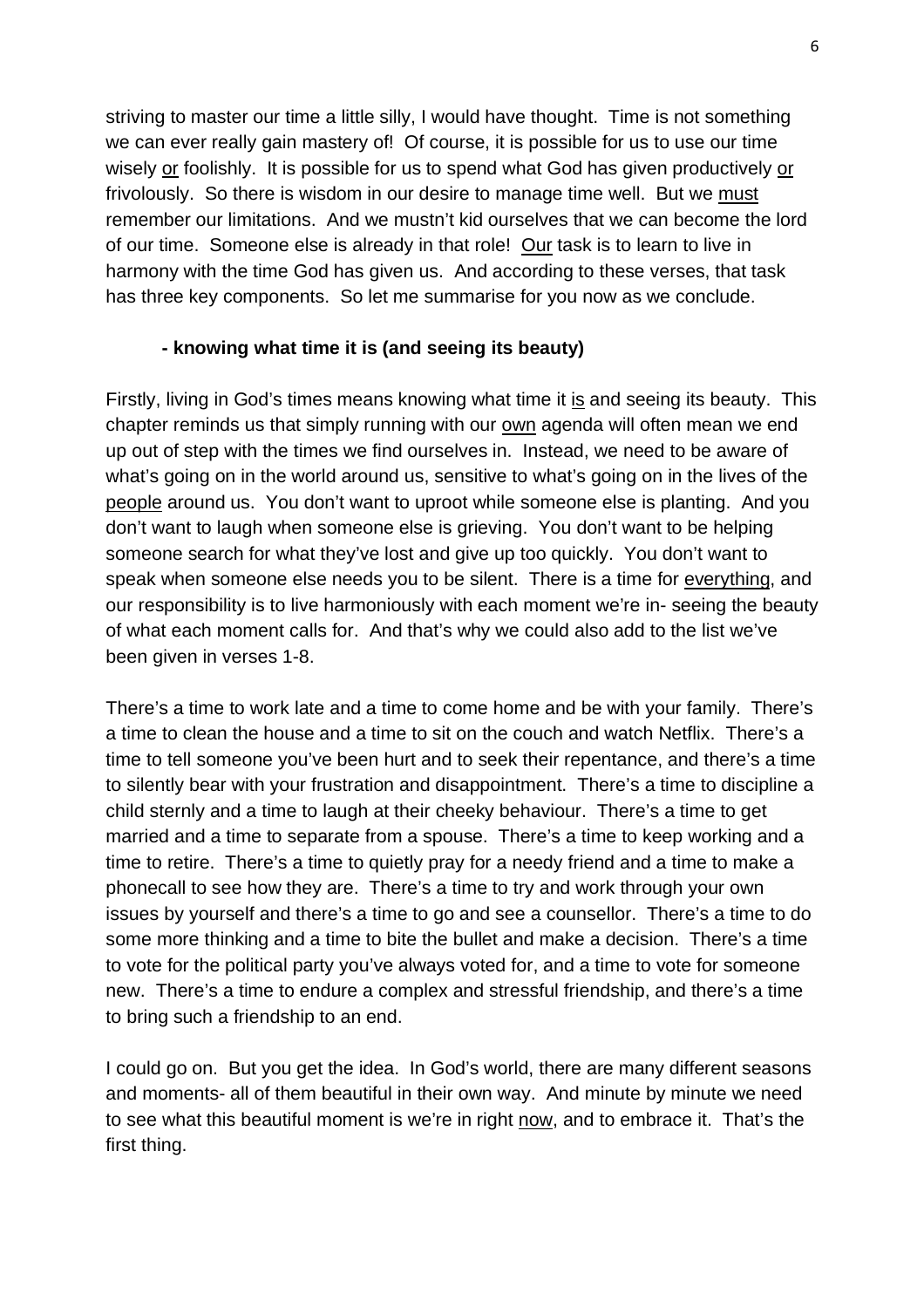#### **- accepting what God gives**

But the second thing Ecclesiastes 3 teaches us is that living in God's times means accepting what God gives.

#### **a burden**

And he's given us a few things. But the first thing I want to mention is what the teacher refers to in verse 10. God has given us a burden. And that burden is having to live with the reality that some of our times are hard. And a life marked by unavoidable difficulty is a life characterised by the kind of meaninglessness that Ecclesiastes is pointing out. There is a kind of sad resignation in this chapter I think. It doesn't depart from a trusting sense of God's sovereignty in everything. But nevertheless there's an under-current of grief here which is right and true. Because things like death, and war, and fruitless work, and broken relationships, and sorrowful tears are genuinely painful. Whilst they all can be beautiful in their own way, they are nevertheless part of the brokenness and frustration of life under the sun. And this chapter encourages us to resign ourselves to the frustration, and to expect these pains. One of our common problems as Christians is that we adopt expectations about life that people in the world around us adopt without assessing those expectations in the light of the Scriptures. And so we find ourselves expecting life to be happy, seeing hard things as annoying aberrations, and then feeling disappointed that God has let us down. But this is simply a product of unbiblical thinking.

And so we need to hear what the Teacher says to us here. And what he'll go on to say later as well: 'When times are good, be happy; but when times are bad, consider this: God has made the one as well as the other<sup>14</sup>. That's Ecclesiastes 7:14. And that's Biblical thinking. He rules in everything. He's in charge of every experience we have. He's not just the God of birth, and laughter, and love, and peace. He's the God of death, and weeping, and broken relationships, and war.5

#### **limitations**

<sup>4</sup> Note also the way the theme of time surfaces at other points later in the book as well- eg. 8:5-6, 9:11-12.  $<sup>5</sup>$  It is important to remember, though, that this is not just something to accept with grief. Because this is also,</sup> the source of our comfort. The famous preacher Charles Spurgeon once gave a sermon based on Psalm 31:15- 'my times are in your hands'. Here are a few lines from it: 'Sweet to my soul are these words- "My times are in thy hand." Take the golden sentence home with you. Keep this truth in your mind. Let it lie on your tongue like a wafer made with honey. Let it dissolve until your whole nature is sweetened by it. . . . Few are the words, but mighty is the sense, and full of rest.' 'Whether times are reviving or depressing remains with him who is Lord both of time and of eternity; and we are glad it is so.' [Spurgeon- May 17, 1891: 'My Times Are In Thy Hand'- Sermon No. 2205]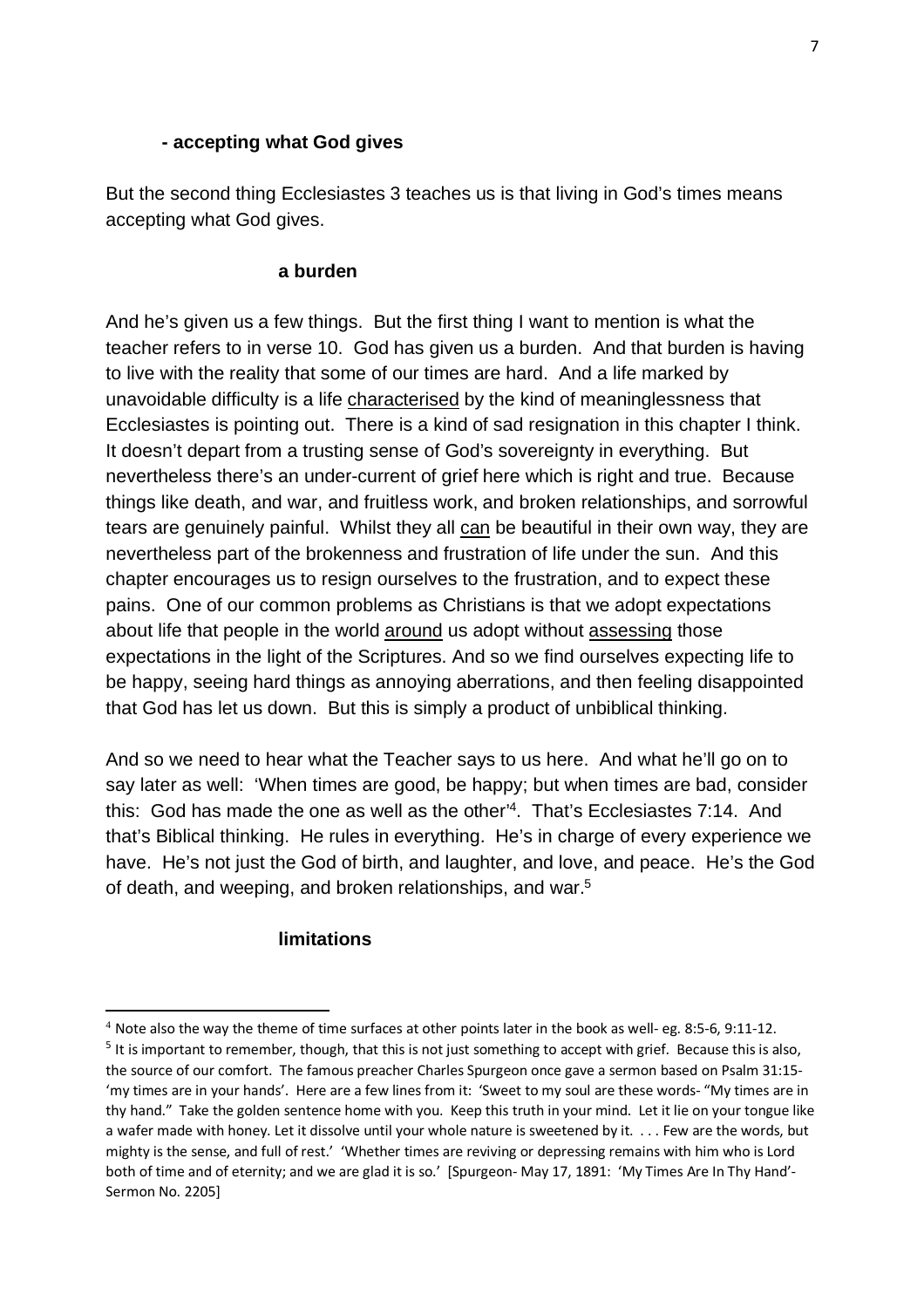But a few other things too. Because the second thing this chapter says God gives us is our limitations. As Jasper reminded us last week, this book is like a battering ram that breaks down our pretensions. And particularly here the Teacher reminds us of the limits of our understanding. There are things we can know, but there is so much we don't. And this too is a reality we need to accept from God's hand. We ought to humbly acknowledge, as verse 11 says, that living in God's times means not being able to fathom much of what God is doing. As one writer puts it, the Teacher of Ecclesiastes presents us with 'a sovereign . . . God who acts in ways fully calculated, yet not calculable'6.

#### **gifts**

And the third thing the chapter tells us God gives us are gifts to enjoy. We might have to live with pain and trouble, and we might have to live with our limitations, but we also receive pleasures and satisfactions from his hand. They are not the meaning of life, by any stretch of the imagination, and they are not the resolution to our grief and confusion. But they are nevertheless things that make like easier, and more joyful.

And once again we're told this so we'll avoid falling into worldly thinking. We can, can't we, drift into the suspicion that God is anti-fun, anti-pleasure, stern, dour, focussed on rule-keeping, and not very pleased if he sees us enjoying ourselves. But that's not true is it. God is the God of birth, and laughter, and love, and peace. God really did make a time for those things. He is the God who, as verses 12-13 say, gives us food and drink, and satisfying work, and good deeds to do, and happiness along the way. He is the one who 1 Timothy 6 describes as the God who 'richly provides us with everything for our enjoyment'7.

{{And if that's true then we need to work hard at resisting over-simplification. Because there's a lot of over-simplification that goes on in Christian circles. Perhaps, like me, you've heard Christians say, sometimes even Christian preachers, that we should really give all our best time to ministry because that's what really matters. And they might imply that there's no time for rest or pleasure given the urgency of the gospel going out. And then on the other hand, you'll sometimes hear people say that we should be much less busy because, more than anything, God wants us being still and contemplating him. People will mis-use the story of Mary and Martha, or misuse Jesus' teaching on seeking first the kingdom, or distort other parts of the Bible all to get us to make one thing the sole focus of our lives. But these are all reductions of what the Bible actually teaches. And they all, in the end, reduce God.

<sup>6</sup> Daniel Fredericks, *Coping with Transience*- p.37, quoted in Thomas R Schreiner, *The King In His Beauty*- p.302

 $7$  1 Timothy 6:17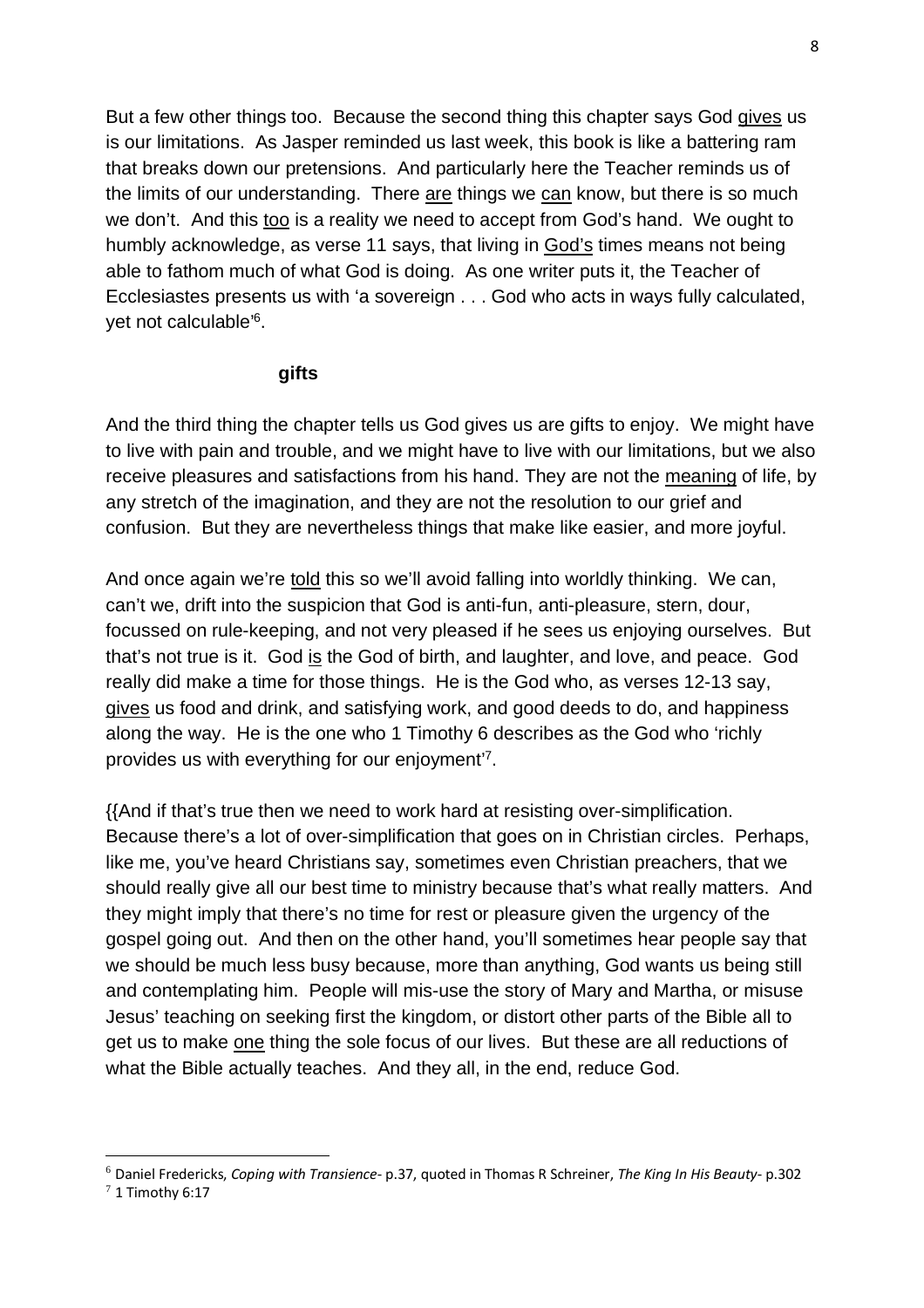In God's word, and in God's world, there is a time for work and a time for rest. There is a time for ministry and a time for other pleasures. There is a time for sitting at the feet of Jesus and just listening, and there is a time for pouring your guts out so that people might enter the kingdom. There's a time for giving your best in the pursuit of excellence, and there's a time for doing what you can and saying that's all you can do. In my life, God can be glorified by my grateful heart as I sip a glass of red just as much as he can by my zealous heart as I preach a sermon<sup>8</sup>. I hope you believe that. Because that's what the Bible teaches. And anything else is an over-simplification that we need to learn to resist.}}

## **the hint of eternity**

Well, the fourth thing Ecclesiastes 3 says God has given us is that hint of eternity. So while we accept the burden he's laid on us, and our frustrating limitations, and while we enjoy his good gifts, living in God's times also means remembering that judgement will come to us all- a time for every activity and every deed. And we ought to live now as those who remember that we are accountable- for every choice we make and every hour we spend.

{Because we might need to live in the balance of work and rest, the balance of speech and silence, the balance of tears and laughter. But we are never called to balance concern for others and self-indulgence. One of those is righteous and the other is wicked. And as I suggested before, knowing what time it is has a lot to do with seeing what's going on in the lives of others and seeking to love them. That's always the life we're to live. And Ecclesiastes never commends self-indulgence. So whether I'm enjoying a glass of wine or preaching a sermon I should seek righteousness. I should remember the eternity that God has placed in my heart. I should remember that there will be a time when every deed will be judged.}

And for those of us who read Ecclesiastes now, so many years later, we are helped in this, I think, by knowing a little more than the Teacher knew. He asked some rhetorical questions at the end of this chapter. Verse 21.

[Read 3:21]

And verse 22.

[Read 2:22b]

I wonder what difference it makes to us to know the person who can answer those questions for us?

<sup>8</sup> See Chester, pp. 23-30.